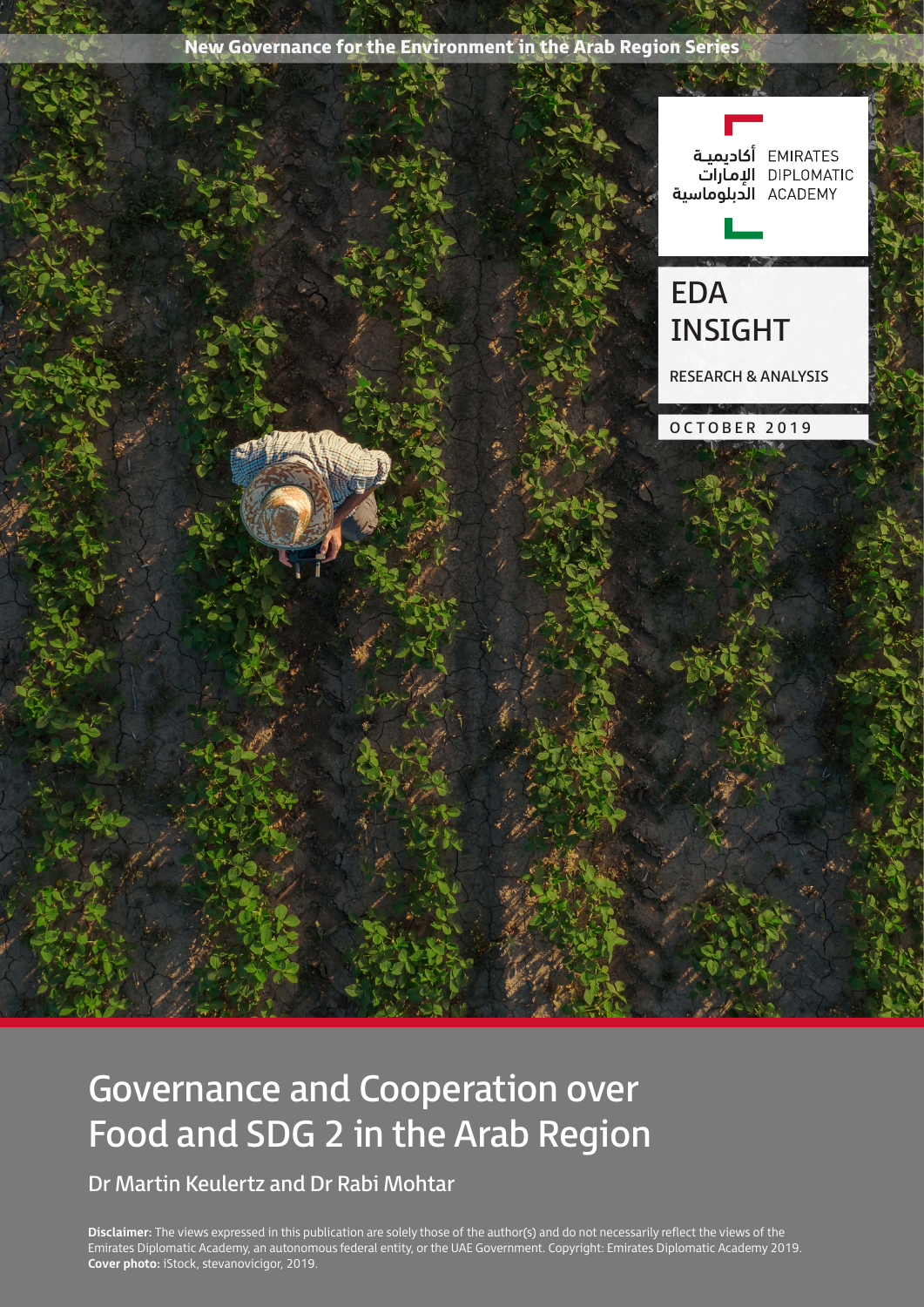

### **Dr Rabi Mohtar** Dean of the Faculty of Agricultural and Food Sciences, American University of Beirut

Dr Rabi Mohtar is the Dean of the Faculty of Agricultural and Food Sciences, American University of Beirut, Lebanon. He is also the TEES Research Professor at Texas AM University, College Station, USA. He is the Founding Director of Qatar Environment and Energy Research Institute (QEERI). He was also the inaugural Director of the Global Engineering Programs at Purdue University, Indiana, US. Dr Mohtar focuses on conserving natural resources (including land, water, air and biological resources) that face global challenges such as increasing food and water supplies for a growing population. He has published over 200 publications, including peer-reviewed articles, refereed conference proceedings and book chapters



### **Dr Martin Keulertz**

### Assistant Professor and Director of the Food Security Programme, American University of Beirut

Dr Martin Keulertz works as Assistant Professor in the Food Security Programme at the American University of Beirut, which is the only regional graduate studies programme in the MENA region on food security. He teaches MSc students on food security issues facing the MENA region and the world. His research interests centre around strategies for food and water security in the MENA region and how a rapidly growing region can address its future food requirements through sustainable and adapted domestic production, food technology innovation as well as agricultural trade.

## **Executive Summary**

◊ The Arab region is one of the most food importdependent regions in the world, and land and water scarcity will further increase the need for more food imports in the future. At present, 33 million people in the region are undernourished.

◊ Enduring conflict, prolonged drought, climate change, resource scarcity and population growth have taken a heavy toll on food security in the region. Achieving Sustainable Development Goal (SDG) 2 (end hunger, achieve food security and improved nutrition and promote sustainable agriculture) is therefore a political imperative for decision-makers across the region.

◊ SDG 2 is about more than just food and nutrition security. It is also about improving governance to bring the region together. The Arab region can learn from other regions such as Latin America, Europe and East Asia, to collaborate on food to eradicate hunger and undernourishment.

◊ In the aftermath of the food crisis in the 1970s, several regional and international organisations working on food security were established. However, at present these organisations often lack either funding or political support. Nevertheless, a governance architecture is in place in the Arab region. By making existing governance structures fit for the future, the Arab world could transform its future food and nutrition security.

◊ Arab countries should equip the regional food company Arab Authority for Agricultural Investment and Development (AAAID) to purchase a global commodity trader. Commodity traders ship and distribute food around the world, provide finance to farmers in key producing regions, provide agricultural inputs such as seeds and fertilisers and conduct food processing activities. At the moment, agricultural traders are comparatively affordable. Owning a trader could enable the region to become a key player on the world market and achieve economies of scale in relation to food imports.

◊ Innovative concepts such as the water-energyfood nexus could further close the gap to meet future demand for food in the Arab world. Local production can be enhanced through increased resource-efficiency practices. Innovative technologies could enable the region to use its solar energy potential to desalinate water to grow food in even desert areas. For this purpose, a food production innovation fund should be established involving all Arab countries to induce cooperation over new technologies.

◊ Pooling of resources such as subsidies can provide important environmental and political benefits, which can foster transnational collaboration.

◊ Moreover, traditional diets in the Arab world are profoundly more resource-efficient. Resource-efficient diets could enable the region to reduce its resource demand by rediscovering healthy traditional diets. A regional strategic framework with common targets for all countries could support efforts in this area.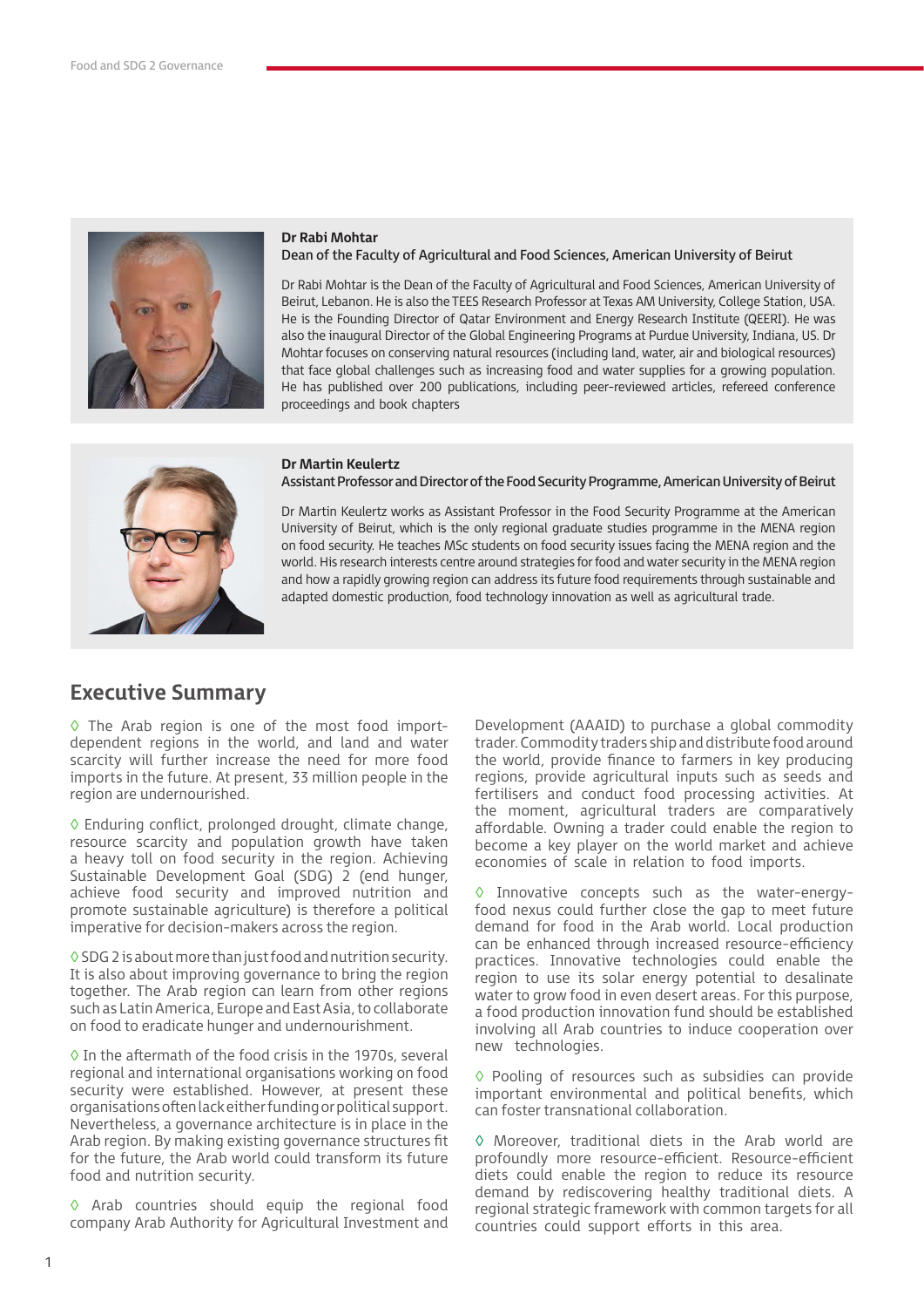# **The Issue**

Regional cooperation and governance over food security will need to play a fundamental role if the Arab world wants to end hunger and achieve food and nutrition security by 2030, as set in the UN Sustainable Development Goal (SDG) 2 on 'zero hunger'. This will require strengthening existing but partly defunct policy institutions. Moreover, subsidy regimes will have to be harmonised alongside upscaling technological innovations based on the water-energy-food nexus (see Box 1). Finally, the Arab world should rediscover traditional diets to fill the gap in supply and demand of food.

In 2015, the United Nations agreed on the 2030 Agenda for Sustainable Development. At its heart are the 17 Sustainable Development Goals (SDGs), which provide a call for action to multiple stakeholders worldwide.<sup>1</sup> The goal 'to end hunger, achieve food security and improved nutrition and promote sustainable agriculture' has been placed high on the agenda, as goal number two.

At present, around 33 million people in the Arab region are undernourished.2 Enduring conflict, prolonged drought, population growth, climate change and resource scarcity may lead to an increase of this number in the coming years and decades. Achieving SDG 2 is a political imperative of great importance, not least because it serves as a basis for social peace in the Arab region. Yet it is also one of the most difficult

challenges the region faces due to severe land and water constraints to produce food: the region is the world's largest net-food importer and will remain so in the future.3 However, the region also possesses a range of opportunities to address food and nutrition security by seizing joint governance opportunities to manage food. At the moment, regional cooperation over food security is nearly absent.

This EDA Insight is divided in three parts: first, it describes a vision of the 'desired state' in food security and nutrition in the Arab world. It highlights various goals that a regional governance framework on SDG 2 can achieve. It also shows which governance mechanisms can be most effective by using examples from other world regions such as Europe and Latin America.

Second, the paper critically examines the current gaps in addressing SDG 2 in the Arab region by analysing presently existing governance frameworks and the state of cooperation in the region. It highlights the strengths and weaknesses of existing governance arrangements, which largely stem from the 1970s – a time when food prices were sky high on the world market.<sup>4</sup>

Finally, this Insight provides recommendations on how to leverage the potential of regional governance and cooperation in four key areas, namely trade, technological innovation and investments, subsidies and diets. It shows where new public-private partner-

Food production requires water and energy; energy production requires water and so forth. In recent years, the scientific community has understood that water, energy and food are interdependent systems, which need to be managed in an integrated way to achieve synergies and improved outputs.

For instance, Australia's Sun Drop farms mark an example of producing vegetables using the WEF nexus in practice. Sun Drop farms are Australia's leading tomato producer, which the company achieves by desalinating sea water with solar energy to produce 30% of all tomatoes on the driest continent in the world.



*Source: Mohtar and Daher, 2012.*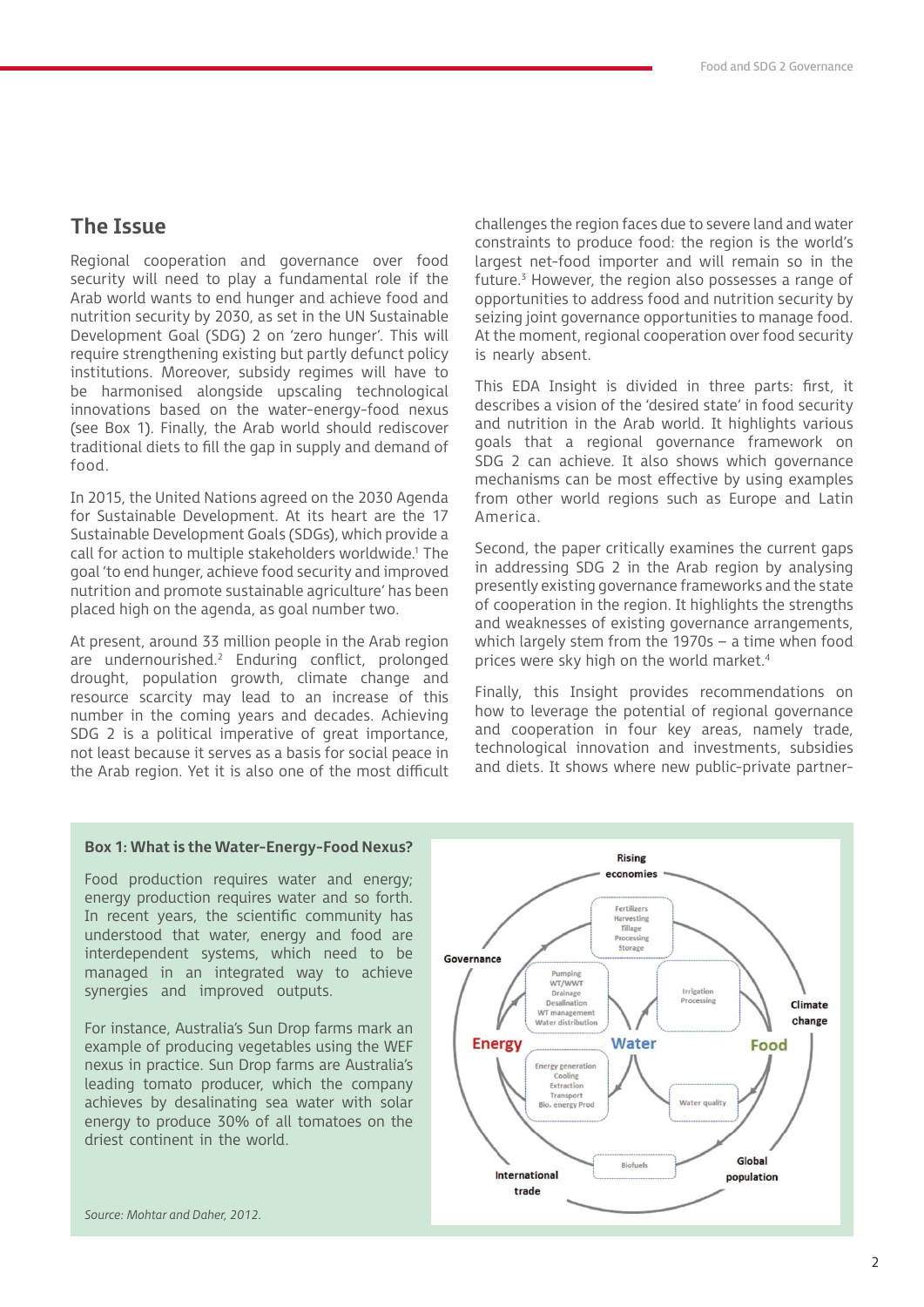ships are needed and what role governments like the United Arab Emirates (UAE) can play to provide future leadership. In short, the paper suggests that it is time for the Arab world to rethink how it grows, shares, consumes and trades its food.

# **The 'Desired State' of Regional Cooperation on SDG 2 and Best Practices from Other World Regions**

The Arab region has to set itself an ambitious goal: no one should suffer from food insecurity by 2030. This is the vision we put forward in this policy paper. At present, the Arab world is far away from regional food self-sufficiency. In particular, the non-availability of sufficient areas of arable land and water scarcity remain the main bottlenecks for domestic and regional food security. As a result of domestic natural resources scarcity, most of the food consumed in the Arab world is imported from other regions, making the Arab region highly dependent on the world market. For example, cereal imports have increased by about 15% in the past twenty years.<sup>5</sup>

Decision-makers in Arab countries were reminded of their vulnerability when global food prices spiked in 2007/08 and 2010/11 when social unrest followed on the streets of the Arab world. Food price spikes contributed to the so-called Arab Spring after 2011 making food security a political imperative for social peace on many governments' policy agendas.

This sets out the challenge for achieving SDG 2: the Arab region has to rely on global food markets on which it presently has little influence and on increased domestic production.

Regional governance on SDG 2 can play a crucial role in addressing this vulnerability in relation to food security in three ways:

Despite scarce land and water resources in the Arab region, regional approaches can help manage agricultural systems using best environmental practices and making use of Arab smallholders to manage them. Rivers and groundwater can be managed in a regional context to achieve the most beneficial comparative advantage. For example, Egypt and Sudan could work together on the Nile to allocate water to areas where better soil is located and where land and water can be used to produce more food with less resources.

- Regional pooling of food subsidies could leverage production and storage on the regional level. At present, the Arab world has a flurry of subsidy systems. For example, while Lebanon provides almost zero subsidies to its farmers, Syria has a long tradition of subsidising the agricultural sector. Pooling of financial resources could help decrease cross-border competition and enable food to be produced where the highest returns are possible. For example, if subsidies were pooled, a country like Syria where land is more abundantly available could focus on field crops such as wheat, while Lebanon could place its production emphasis on fruits and vegetables.
- Regional cooperation over food trade can enable the Arab region to become a much stronger stakeholder on the world food market. At present, all countries procure food individually through their governments or private sectors. This leaves smaller countries with less market power than they could have if they were pooling resources with their bigger Arab partner countries. If the Arab world were purchasing bulk commodities together, it could achieve lower procurement prices due to its large demand.

The Arab region can learn important lessons from other parts of the world. For example, Latin America and the Caribbean halved its population affected by hunger between 1990 and 2014. While in 1990, 68.5 million people or 15.3% of the population in Latin America and the Caribbean were undernourished, this number was reduced by 60%, to 27 million people or 6.1% of the population in 2014, making it the only region to achieve the goal of 'halving the percentage of people suffering from hunger' set for 2015 by the Millennium Development Goals (MDGs).6

This success story was driven by a policy focus on family farming and their diversified agricultural production patterns: family farms in Latin America produce highly diverse crops such as legumes, beans, maize, vegetables and fruits. Latin America's success is based on increasing domestic yields and is considered a global success story.<sup>7</sup> The Arab region could learn from this success story by providing small farmers with subsidies on a regional level.

This would then mirror the European example. The European Union (EU) has pooled its agricultural sector since the 1950s by providing subsidies to farmers, liberalising trade within the EU to allow farmers to export to any market within the EU and investing in rural areas to strengthen the socio-economic sustainability of the countryside within Europe.<sup>8</sup> Although the Common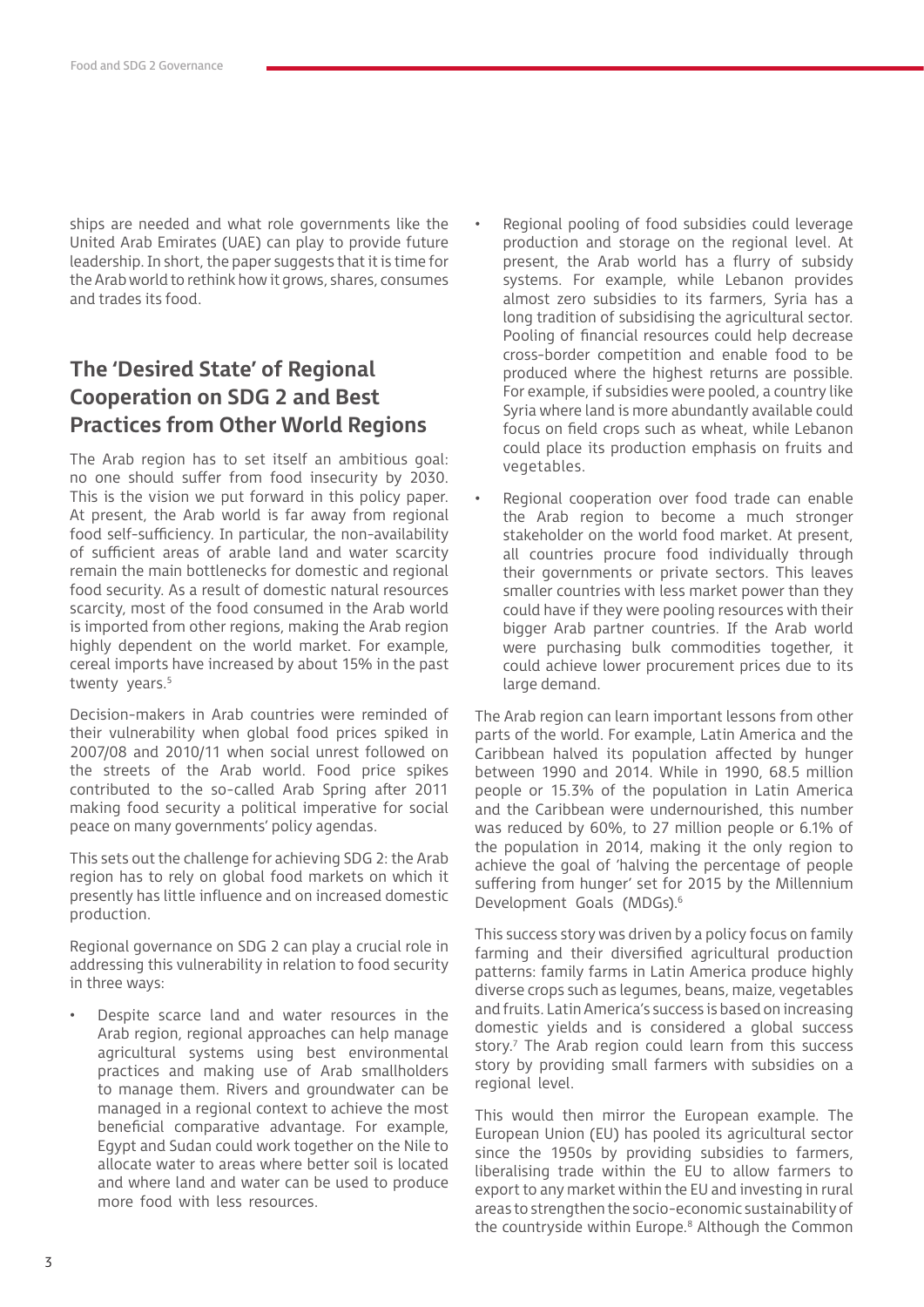Agricultural Policy has been met with severe criticism, it has provided Europe with food security for the past 60 years. Especially, cooperation over agriculture has provided European countries with institutional frameworks to cooperate politically, which has been a key element in sustaining peace and security for the longest time in its history.

More recently, the rising powers of Asia have established food traders with a focus on global markets. Food traders are economic agents that fulfil several functions. They not only trade food but also purchase and distribute grain and other agricultural commodities, such as for example palm oil.9 Moreover, they raise livestock and produce animal feed. They also produce food ingredients such as starch and glucose syrup, vegetable oils and fats for application in processed foods and industrial use. They also engage in financial services for farmers to provide credit and to manage financial risk in the commodity market. Food traders have been described as key companies in the global economy despite not being very well known.10

The crucial role of traders has been understood in Asia. For example, Temasek Holdings (the Singaporean government holding company) purchased the majority shares of the Singapore-based agricultural trader Olam in 2014 to increase its presence on the world food market. In the same year, the Chinese sovereign wealth fund COFCO purchased Hong Kong-based Noble Group. These policy measures seek to replicate US and European traders such as the ABCD companies (see Box 2),<sup>11</sup> which control 75% of global cereal trade. China and Singapore are seeking to establish similar companies to increase their role in global food trade in the coming decades. To follow Asia's example, the Arab region could establish a regional initiative to purchase a trader of its own.

The companies referred to as the ABCD companies are:

*Archers Daniels Midlands* (US) – Revenues of US\$ 64.34bn (2018)

*Bunge* (US) – Revenues of US\$45.74bn (2018)

*Cargill* (US) – Revenues of US\$114.7bn (2018)

*Louis Dreyfus* (France) – Revenues of US\$36.5bn (2018)

*Source: Authors' own research.*

# **Status of Current Cooperation and Food Governance Frameworks**

There are several organisations working on food security in the Arab world (see also Table 1). These organisations were largely established in the 1970s as a response to the oil crisis. At this time, driven by an OPEC-imposed oil embargo to support the Palestinians, food prices spiked even higher than in the first decade of the new millennium. In the aftermath, several organisations addressing food security in the Arab world were established, mainly led by Gulf Cooperation Council (GCC) member governments, including Saudi Arabia, UAE, Kuwait and Bahrain.12 Countries on the arid Arabian Peninsula realised their vulnerability stemming from low food self-sufficiency and high dependence on global markets.

Today, these institutions still exist and have interesting mandates that could be expanded for the coming decades. The Arab Authority for Agricultural Investment and Development (AAAID) and the Arab Organisation for Agricultural Development (AOAD) were intended to provide support for food security. AAAID especially provides a framework for cooperation. All Arab countries are stakeholders in the company. The GCC countries, Iraq, Sudan, Egypt, Algeria and Morocco hold most of the shares, presently valued at about US\$1.1bn, and contribute capital available for investments in food manufacturing, plant and livestock production and food services in Sudan.<sup>13</sup>

At the time of the AAAID's establishment, Sudan was considered to be the most promising agricultural net-exporter if capital investments were made in its agricultural infrastructure. This perception stemmed from Sudan's unrealised use of the Nile water, of which it had been allocated 25% by the Nile Treaty in 1959. Sudan never fully utilised this share and, given its low population and an availability of fertile land, it offered itself as an 'untapped breadbasket' for the entire Arab world.14 However, due to decreasing food prices on the world markets, governance issues such as corruption and domestic political problems such as revolutions, both Sudan's role in regional food security and Arab food security institutions have remained less effective than they could be.15 Most of the intended investments either never happened or were not well-maintained. **Box 2: What is Meant by the ABCD Companies?**<br>
The companies referred to as the ABCD companies<br>
The companies referred to as the ABCD companies<br>
world.<sup>14</sup> However, due to decreasing food prices on the<br>
world and ameters.

The Arab world also possesses several research organisations of significant potential. AOAD for example can be described as an Arab version of the Food and Agriculture Organization of the UN (FAO). Established in 1970 under the umbrella of the League of Arab States, it functions as a research and statistics organisation across the region.16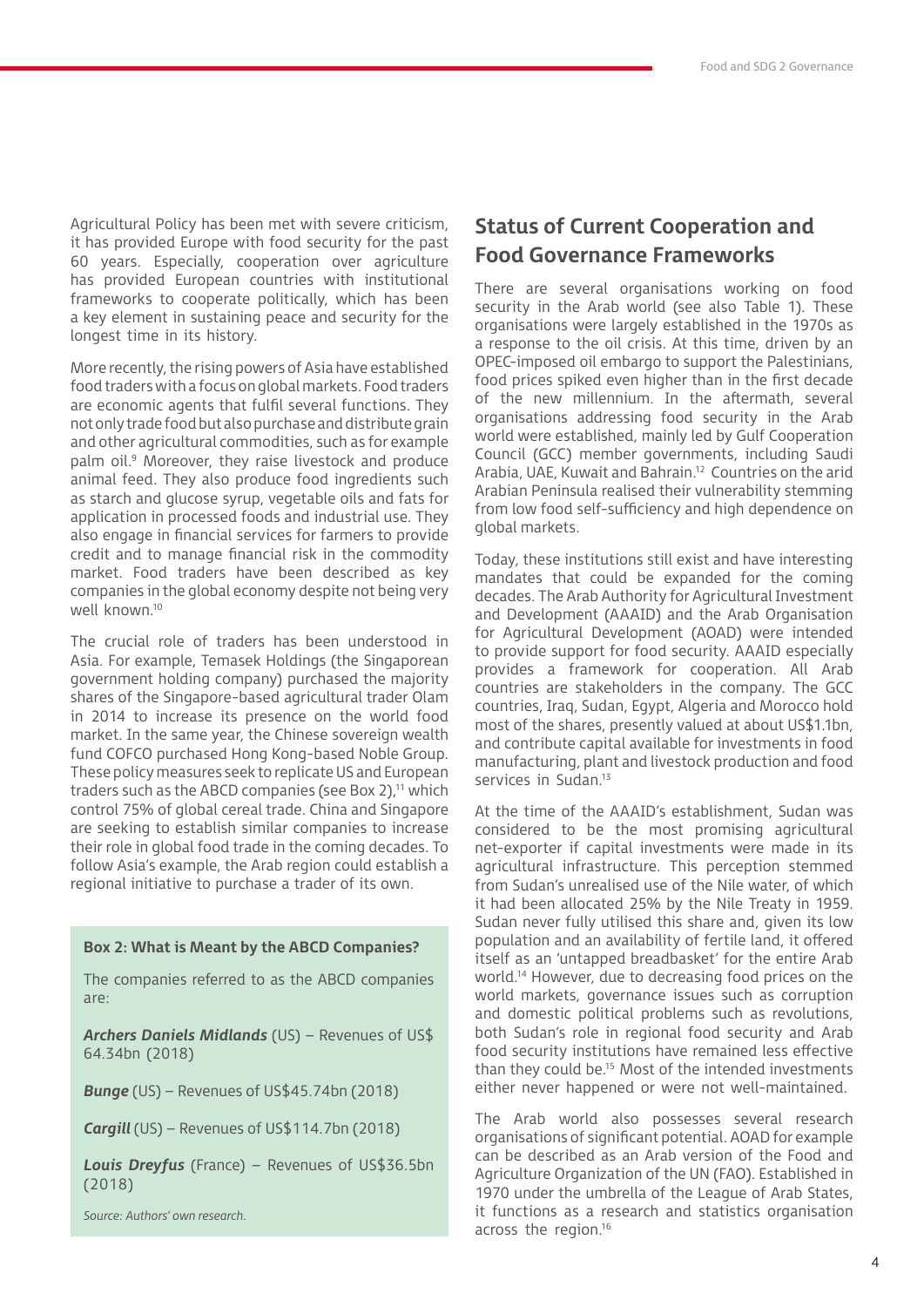**Table 1. Arab and International Organisations Working on SDG 2 in the Arab Region** Sources: Authors' own research

| <b>Organisation/Headquarters</b>                                                               | <b>Purpose/Mission</b>                                                                                                                                                                                                                                                                                                                                                            | <b>Strengths/Weaknesses</b>                                                                                                                                                                                                                                                                                                                                                                                                          |
|------------------------------------------------------------------------------------------------|-----------------------------------------------------------------------------------------------------------------------------------------------------------------------------------------------------------------------------------------------------------------------------------------------------------------------------------------------------------------------------------|--------------------------------------------------------------------------------------------------------------------------------------------------------------------------------------------------------------------------------------------------------------------------------------------------------------------------------------------------------------------------------------------------------------------------------------|
| Arab Authority for Agricultural In-<br>vestment and Development (AAAID),<br>Khartoum and Dubai | AAAID seeks to provide the Arab world<br>with basic food commodities through<br>investment. 22 Arab countries provid-<br>ed US\$1.1bn in 1976 to mainly invest<br>in Sudan to produce basic food com-<br>modities such as cereals for human<br>consumption and as animal feed.                                                                                                    | AAAID possesses a governance struc-<br>ture that encompasses all Arab states,<br>yet the main shareholders are the GCC<br>countries, Sudan, Egypt, Iraq, Algeria<br>and Morocco. All other Arab countries<br>own very limited shares. Only half of<br>the money has been invested thus<br>far, with Sudan being no longer the<br>'perceived breadbasket' due to high<br>population growth, soil degradation<br>and water insecurity. |
| <b>Arab Organisation for Agricultural</b><br>Development (AOAD), Khartoum                      | 'Arab FAO' under the umbrella of the<br>League of Arab States, established in<br>1970. AOAD collects and publishes<br>agricultural data on all Arab countries.                                                                                                                                                                                                                    | AOAD has strong expertise on<br>markets, agricultural statistics and<br>policy. However, it is an under-funded<br>organisation with decreasing impact<br>on the regional level. Khartoum as the<br>headquarter city is also increasingly<br>politically volatile.                                                                                                                                                                    |
| <b>International Center for Biosaline</b><br>Agriculture (ICBA), Dubai                         | Research centre established by the<br>Islamic Development Bank (IsDB), the<br>Organisation of the Petroleum Export-<br>ing Countries (OPEC) Fund, the Arab<br>Fund for Economic and Social Develop-<br>ment (AFESD), and the Government of<br>the UAE. Main focus of work is to pro-<br>duce food in marginal environments<br>through improved technology and crop<br>management. | ICBA has strong scientific expertise<br>in growing crops under conditions of<br>saline water and soil, with a highly<br>renowned but small team of interna-<br>tional researchers. It lacks expertise<br>on markets, gender, policy, economics<br>and social sciences overall. It also has<br>a limited project portfolio due to a fo-<br>cus largely on Arab Gulf States where<br>food security challenges are unique.              |
| <b>International Center for Agriculture</b><br>in Dry Areas (ICARDA), Beirut                   | ICARDA is a CGIAR centre with a strong<br>focus on semi-arid and arid areas,<br>established in 1977. The mandate of<br>the centre spans from the Arab region<br>to other dry areas in Central and South<br>Asia, as well as Sub-Saharan Africa.                                                                                                                                   | Equipped with world-class scientists<br>from around the world, ICARDA hosts<br>one of the most important global<br>seed banks, which has been replicated<br>in Norway and Lebanon since the<br>former headquarters in Aleppo has<br>been under siege and destroyed by<br>Syrian war parties. Funding could be<br>increased to help private and public<br>sector stakeholders in agriculture to<br>leverage its knowledge.            |
| <b>International Food Policy Research</b><br>Institute (IFPRI), Washington D.C. and<br>Cairo   | IFPRI was established in 1975 to<br>conduct research on food policy reform<br>to address malnutrition, rural devel-<br>opment, gender and development and<br>later climate change. The Cairo office<br>serves the entire Arab region.                                                                                                                                             | IFPRI's regional office conducts re-<br>search on rural development and poli-<br>cy reform in the Arab region, including<br>subsidy reform. It has a strong eco-<br>nomics focus, with the aim to provide<br>quantitative advice to governments.<br>However, it is still a small office with<br>little leverage across the region                                                                                                    |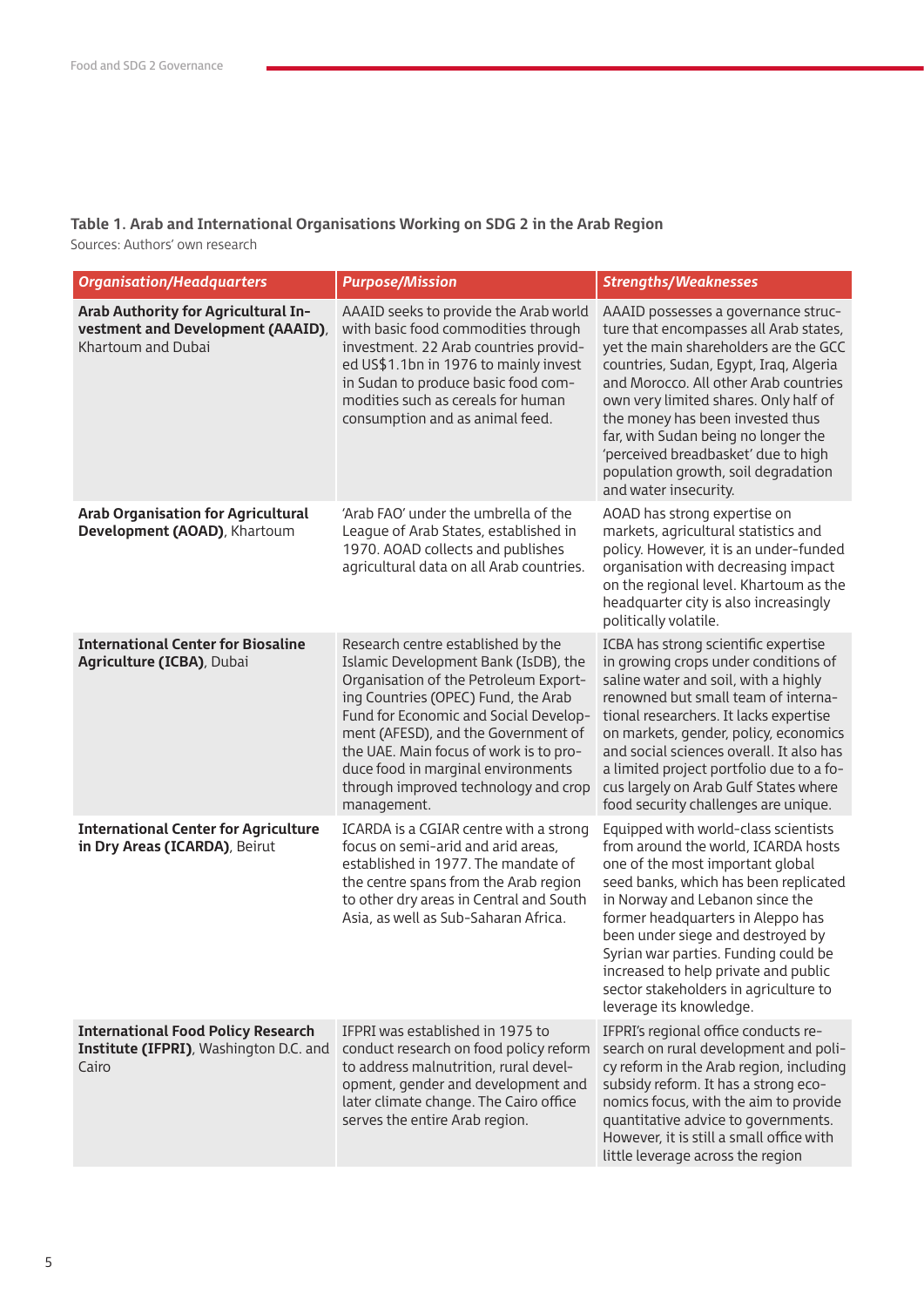| <b>Organisation/Headquarters</b>                                            | <b>Purpose/Mission</b>                                                                                                                                                                                                                                                                                                                                    | <b>Strengths/Weaknesses</b>                                                                                                                                                                                                                                                                                                                                                                                                                                                          |
|-----------------------------------------------------------------------------|-----------------------------------------------------------------------------------------------------------------------------------------------------------------------------------------------------------------------------------------------------------------------------------------------------------------------------------------------------------|--------------------------------------------------------------------------------------------------------------------------------------------------------------------------------------------------------------------------------------------------------------------------------------------------------------------------------------------------------------------------------------------------------------------------------------------------------------------------------------|
| League of Arab States (LAS), Cairo                                          | Formed in 1945, the League's main<br>goal is to draw closer the relations<br>between member states and co-ordi-<br>nate collaboration between them, to<br>safequard their independence and<br>sovereignty, and to consider in a gen-<br>eral way the affairs and interests of the<br>Arab countries.                                                      | LAS mainly partners with internation-<br>al organisations to address food and<br>nutrition security issues in the region.<br>Yet, it has not been able to provide<br>significant regional governance on<br>food and agriculture as of now.                                                                                                                                                                                                                                           |
| <b>UN Economic and Social Commission</b><br>in West Asia (UNESCWA), Beirut  | Established in 1973, UNESCWA is<br>the most important UN regional<br>commission. The commission<br>brings together stakeholders from<br>governments, private sector and NGOs<br>to facilitate dialogues on the SDGs.                                                                                                                                      | UNESCWA has published an impor-<br>tant body of literature on Arab food<br>security in the past decades despite<br>having only a small team working on<br>food security. It receives significant<br>donor interest, which provides fund-<br>ing for food security measurement<br>and monitoring. Given the political<br>turmoil in the region, some countries<br>have imposed travel restrictions on<br>government representatives, making<br>Beirut a somewhat difficult host city. |
| <b>Food and Agriculture Organization of</b><br>the UN (FAO), Rome and Cairo | Established in 1945, FAO is the UN<br>organisation in charge of agriculture<br>and food and nutrition security. The<br>regional office is located in Cairo.                                                                                                                                                                                               | FAO has a global mandate to address<br>food and nutrition security. Given the<br>recent focus on food and nutrition<br>security in Asia and Africa by interna-<br>tional donors, the Arab world may not<br>have received sufficient attention.                                                                                                                                                                                                                                       |
| World Health Organization (WHO),<br>Geneva and Cairo                        | WHO is the directing and coordinating<br>authority for public health within the<br>UN system. The WHO Regional Office<br>for the Eastern Mediterranean is one of<br>WHO's six regional offices around the<br>world. It serves the WHO Eastern Med-<br>iterranean Region, which comprises 21<br>Member States and Palestine (West<br>Bank and Gaza Strip). | The Regional Office provides<br>emergency assistance to countries<br>facing conflict and to refugees.<br>Moreover, it works on healthy<br>diets, tobacco prevention and non-<br>communicable diseases such as<br>diabetes. Given the recent waves of<br>conflict in the region, WHO is often<br>consumed with emergency responses<br>as opposed to long-term policy<br>advice.                                                                                                       |

**Table 1. Arab and International Organisations Working on SDG 2 in the Arab Region (continued)**

The Arab region also hosts research centres of the hasaregionaloffice in Cairo, where it covers issues around<br>
Consultative Group on International Agricultural food policy and rural development.<sup>18</sup> IFPRI advises<br>
Research Consultative Group on International Agricultural Research (CGIAR), which function as an international research collaboration on food security. The International Center for Agricultural Research in the Dry Areas (ICARDA) is headquartered in the Arab world. It is one of the world's key research centres for farming in dry areas. Its technical expertise is of global relevance, especially since ICARDA hosts one of mankind's key seed banks for dry areas, which helps farmers in these areas produce food with improved seed technologies.<sup>17</sup>

has a regional office in Cairo, where it covers issues around food policy and rural development.18 IFPRI advises governments on economic issues around food security such as subsidies or global food markets. Moreover, the International Water Management Institute (IWMI) has its regional head office in Cairo. The scientists at IWMI work on improving water management in agriculture to make efficient use of available water resources in the region.19

The International Center for Biosaline Agriculture (ICBA) is a more recent institution dedicated to production of food under marginal conditions.20 All these research

The International Food Policy Research Institute (IFPRI)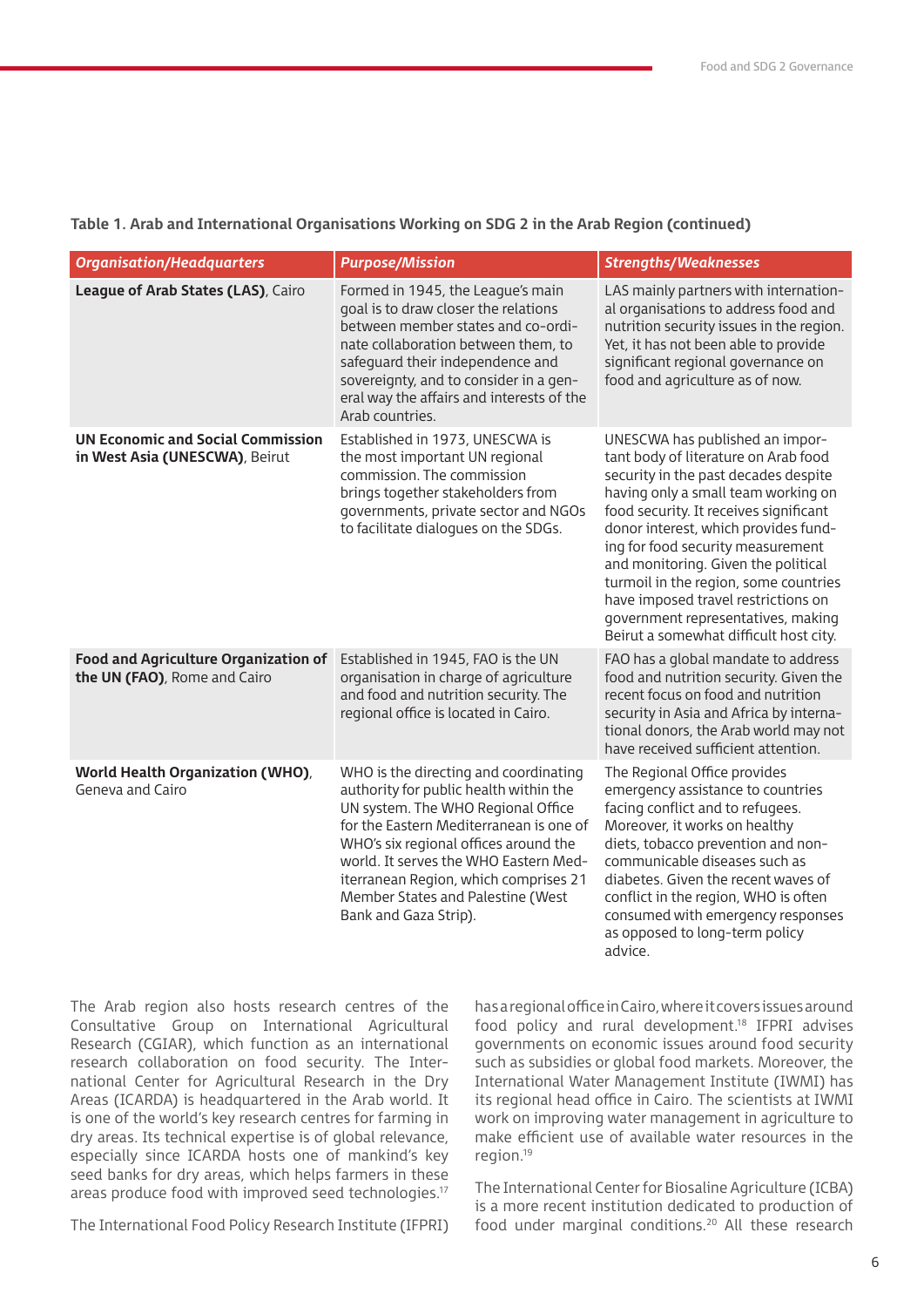institutes are poorly linked to each other, often serving only their domestic markets. This has hindered regional progress in scaling up research across the region.

In addition, there are important international organisations covering SDG 2 with a presence in the region. The UN Economic and Social Commission for Western Asia (UNESCWA) in Beirut serves as the regional UN commission for fostering dialogue amongst stakeholders in government, NGOs and the private sector in the areas of economic development and integration, statistics, natural resources, gender and women issues, social development, technology for development and governance and conflict issues. Dialogues on food security and SDG 2 are part of UNESCWA's agenda. These dialogues are intended at promoting regional food trade as intra-Arab food trade has never reached its full potential, hampered by tariffs and regulatory differences.<sup>21</sup>

The FAO serves the Arab region by making use of international donor money to support SDG 2. The FAO's mandate serves similar purposes as in other developing regions: to promote the smallholder base to increase domestic production.22 However, the FAO has not had a strong focus on activities that promote regional cooperation on SDG 2.

The World Health Organization (WHO), in turn, addresses issues around health, including non-communicable diseases derived from food consumption such as diabetes, cardiovascular diseases and cancer, by monitoring and early-warning systems, and implementing policy action frameworks together with national governments.23 The WHO also developed a regional strategy on nutrition for the period of 2010-2019. Its aim was to improve the nutritional status of people throughout their life-cycle through encouraging countries to reposition nutrition as central to their development agenda according to their national situation and resources. The strategy also served as a framework to assist countries to decide which nutrition actions were appropriate for a particular context and according to the most prevalent health problems to contribute to achieving the targets of the MDGs. It also addressed emerging issues of overnutrition to overcome increasing rates of obesity and diet-related noncommunicable diseases.<sup>24</sup>

The most suitable organisation for the governance of food is arguably the League of Arab States (LAS). However, despite the Sustainable Development Unit at LAS convening ministerial meetings on food security and the organisation partnering with FAO on food security, there is significant room for upscaling its

activities on SDG 2. For example, the collaboration between FAO and LAS has a budget of merely US\$500,000,25 which is very small compared to the task ahead on governing food security.

# **Recommendations**

Meeting SDG 2 is a very crucial policy area for which the Arab world is not sufficiently prepared as of now. The region's countries could, however, in theory rely on existing organisations that could very well aptly help address SDG 2. This policy brief concludes with four recommendations on how to increase cooperation over food security in the Arab region and on how to improve regional food governance so as to achieve SDG 2.

### *1. Increase the private sector's role in trade:*

The Arab world is highly dependent on world food markets, yet it does not have a trader operating in the private sector. However, food security today is an area strongly influenced by the private sector. We therefore propose that the financially strong Arab countries increase funding for AAAID to turn it into a global food trader. This would mean purchasing an existing trader in the Northern Hemisphere because these companies have already existing contracts with farmers in key agricultural regions of the world such as North and South America. Establishing an Arab trader would increase the region's trading role globally, which means it could use its existing infrastructure such as Dubai's Jebel Ali (the ninth largest port in the world): food would have to be shipped through the port and the region could get a grip on food prices and therefore increase food security.

However, not all traders are public companies: the world's largest trader Cargill, for example, is a family business, not available for purchase. Louis Dreyfus is also a private company owned by the Dreyfus family. ADM and Bunge, however, are US-based public companies that can be purchased. While ADM has a market capitalisation of approximately US\$23bn, Bunge stands at US\$13bn, thus both companies could be acquired for comparatively 'little money' if compared to the social and political benefits that could be achieved through increased food security.<sup>26</sup>

Delegating food security to the Arab private sector could also bring a boost for the existing institutional framework in the Arab world. Equipping an Arab company with sufficient funds to play a global role would also mean that research organisations would become more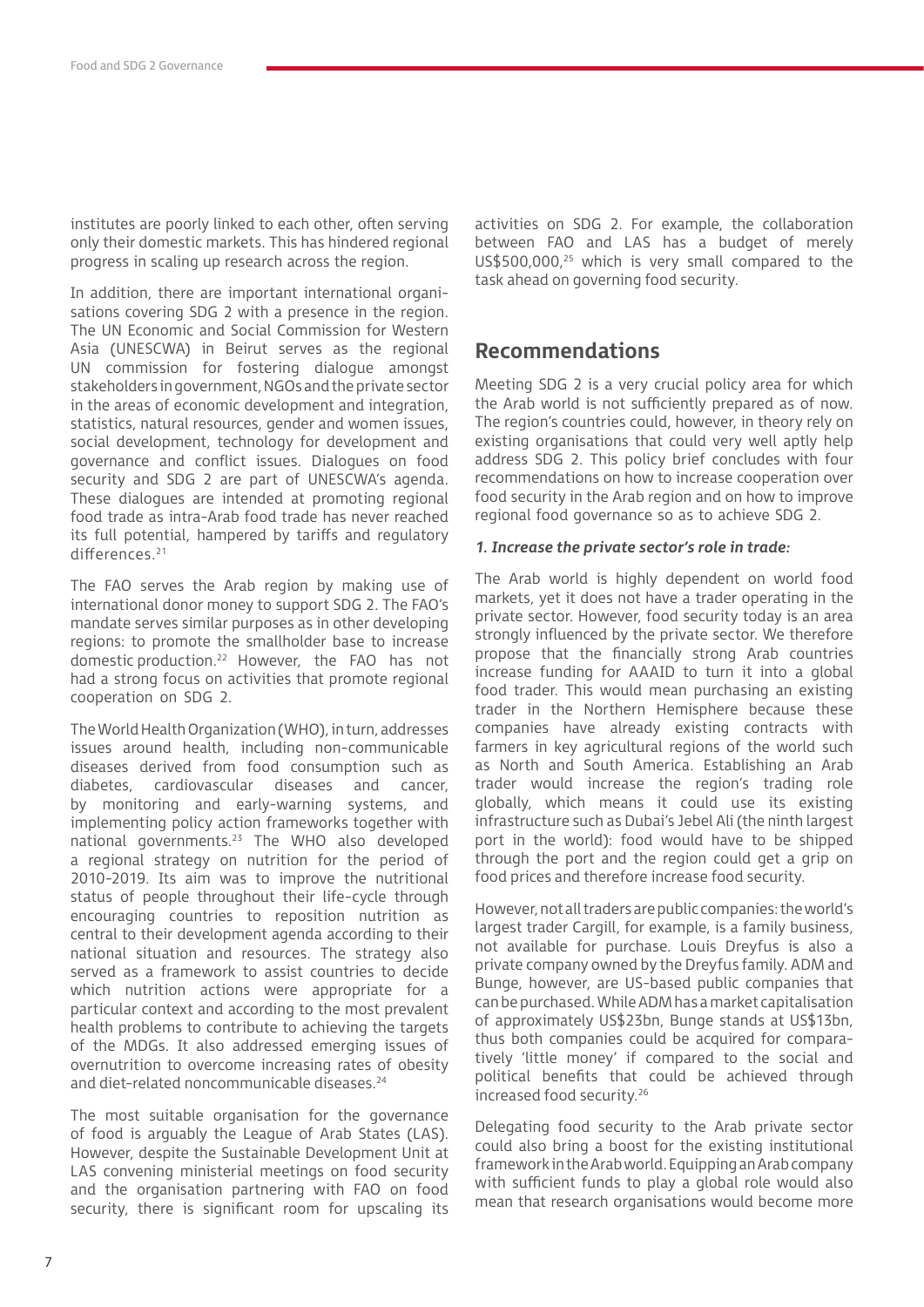important to back up private sector activities, providing jobs for the young generation. Finally, especially the GCC countries already possess very significant trade infrastructure in the form of ports, storage facilities and food manufacturers, which would also see a boost as the result of increased trade.

### *2. Upscale and invest in resource-efficient and sustainable technologies:*

Although the Arab world has a limited availability of arable land and water, it can make use of technologies inspired by the water-energy-food nexus (WEF Nexus) to increase resource efficiency. For example, Arab countries have access to an abundance of solar energy that could be leveraged to desalinate water to produce food. Moreover, the WEF Nexus provides highly important opportunities for scaling up technology in the Arab countryside, where most of the poorest people in the region reside as small farmers.<sup>27</sup> It is therefore not just a technological concept of high utility but also one that could mitigate social inequalities across the Arab world.

In addition, the WEF Nexus can provide opportunities for regional integration: if the interdependencies of resources are fully understood, countries could collaborate on determining how to most efficiently use resources. The need for such collaboration is especially acute where water resources are of transboundary nature, such as areas with river basins or groundwater aquifers. For example, Egypt and Sudan could cooperate not just over the Nile but also over energy and food production to maximise resource returns.

Other innovations such as climate-smart agriculture or plant-based and cultured meat innovations could fill important gaps to achieve SDG 2. Climate-smart agriculture is a set of integrated but diverse principles that aim to increase resource efficiency. The key areas of climate-smart agriculture are water management, crop tolerance to stress, intercropping, organic inputs and conservation agriculture.28

However, these principles require further investment in research and development across the region, hence they depend on improved funding for academic and other research institutions in the Arab region. Such investment could be made possible through an innovation fund spearheaded by UAE capital but also involving other countries' capital. Given that food innovations are amongst the most promising capital investments at the moment, such investments could pay off within years through new patents in food sciences that can be marketed to other world regions also faced by high population growth and limited natural resources.

### *3. Pool subsidies on the regional level:*

The key bottleneck in the Arab region is the lack of sufficient political will to place food security on a higher level of priority so as to identify joint opportunities. As a result, governance among governments on food is weak, which acts as an obstacle to achieving similar results as in Latin America, Europe and East Asia where political collaboration has been proven to be successful.

Especially the lack of coordinated subsidies for farmers, such as producer support and crop insurance schemes, leads to poor outcomes across the region. For example, while Lebanese farmers receive little or no support, Syrian farmers have received producer support and input subsidies by the government. This has led to a situation in which Syrian farmers are often more competitive in terms of costs than their Lebanese counterparts. As a result, Lebanese produce may be too expensive for the consumers to purchase and therefore may end up as food waste.<sup>29</sup> At the same time, due to a lack of food quality screenings, Syrian produce may not satisfy quality standards. Such inefficiencies are problematic in a region where resource scarcity prevails. Managing agriculture from a regional perspective can in fact reduce inefficiencies and make every drop of water used in the most productive way.

The organisation most suitable for such purposes would be the League of Arab States, yet its political importance has decreased in recent years.<sup>30</sup> However, it could play a key role in harmonising subsidies and trade across the Arab region to meet the challenges of SDG 2 in the coming decades if it was equipped with a stronger political mandate and increased financial resources targeted on food security.

Pooling resources is a political challenge as it would mean a new way of supranational collaboration. However, achieving food and nutrition security is in fact an excellent opportunity to induce new ways of joint political governance and cooperation as all countries in the Arab region are facing the same predicament of an uncertain food future.

### *4. Strengthen traditional diets:*

Earlier in 2019, the EAT-Lancet Commission comprising 22 leading interdisciplinary researchers on food and the environment published its findings on how to feed a growing world population using fewer natural resources and through healthy diets. The findings show that mankind can only be fed sustainably if diets shift from carnivore to flexitarian (semi-vegetarian) diets with a strong emphasis on wholegrains, legumes, nuts and seeds and vegetables and fruits.<sup>31</sup>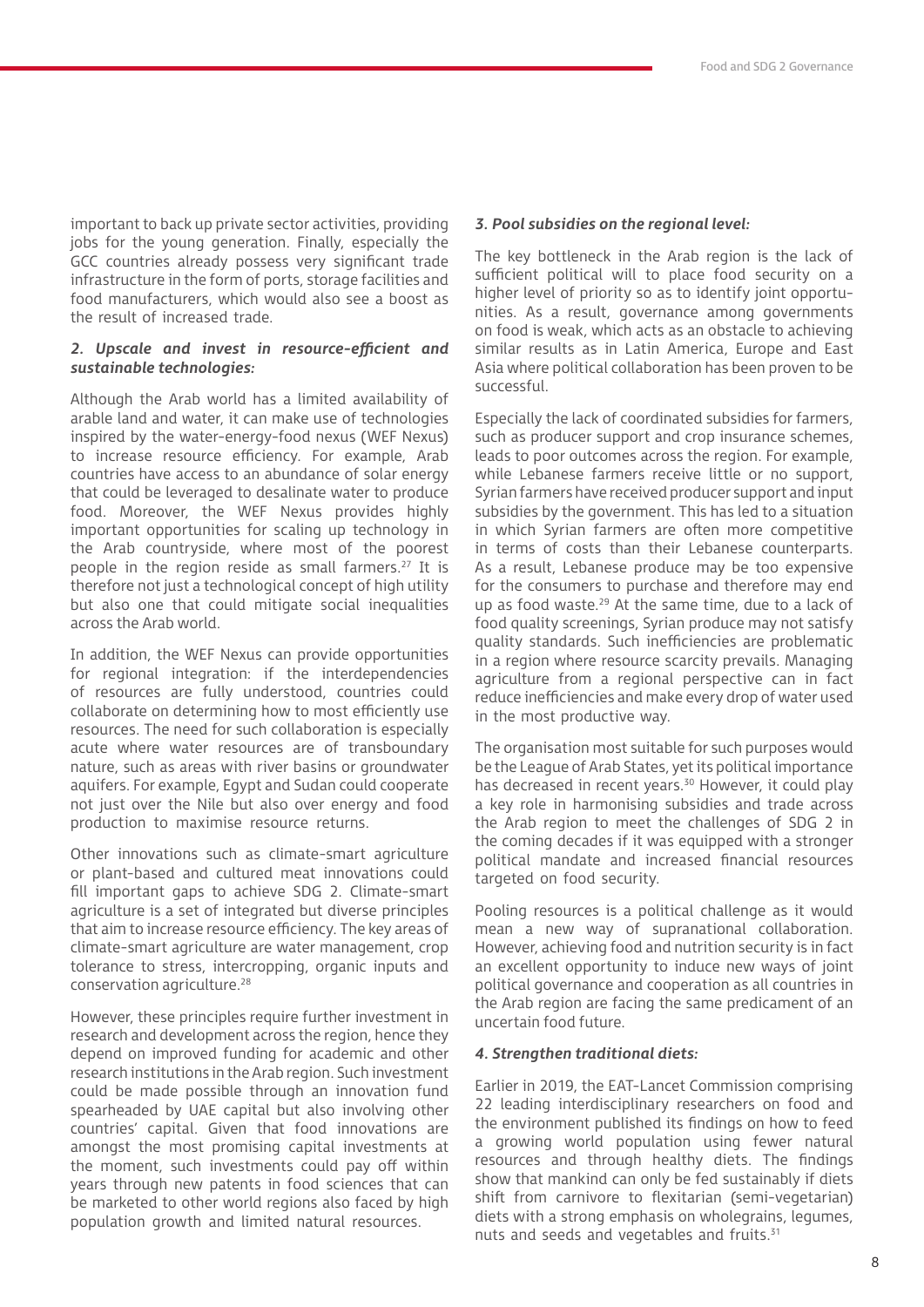Such a diet is very close to the traditional Mediterranean diet that has been consumed by generations of Arabs for millennia. Hence, by changing diets from the Western pattern rich in meat and dairy to the traditional Arab pattern high in legumes, fruits and vegetables, nuts and seeds and little meat, the demand side could be curbed in a way that the world (including the Arab world) can be fed sustainably by 2050.

Moreover, this diet can also address the increasing problem of obesity in the Arab world and associated health impacts such as non-communicable diseases in the form of diabetes, cardiovascular diseases and cancer. The Arab world suffers from among the highest rates of obesity in the world with about one quarter of the population – double the world average – being obese. In the GCC countries, this share rises to around half of the population. Women are particularly affected, hence the challenge also involves a gender  $dimension<sup>32</sup>$ 

Changing the existing diets would also aide the production side by allowing farmers to produce more sustainably. Conservation agriculture for example relies on three principles: no-tillage (mechanical agitation of the land) of the land; using cover crops such as mulching for covering the soil; and crop rotation between cereals and in particular legumes to improve soil health. If diets are adapted to higher consumption of legumes and wholegrains, farmers could more easily introduce climate-smart agricultural methods to grow food that positively impacts food availability and food utilisation through healthier diets.

In terms of regional cooperation and governance, revising the WHO's 2010-19 strategy on nutrition according to SDG 2 with clear targets for all countries to revise their national dietary guidelines to improve diets could serve as the basis for a new governance mechanism led by WHO, UNESCWA and FAO and involving national governments, academia, civil society organisations and the private sector to identify clearly measurable targets and results for an SDGs-aligned 2030 agenda in the Arab region on nutrition.

## **Conclusions**

Combined, implementing these four policy recommendations could significantly support sustainable food and nutrition security in the Arab world. It would allow the region to address SDG 2 through using existing governance structures, making them fit for the future and connecting them with novel concepts to ensure a prosperous and healthy future for the Arab region.

However, success will depend on political will and thus political leadership. The UAE, as a country that places food security and sustainability high on its agenda, could increase its regional impact by placing SDG 2 on the forefront of its regional foreign policy agenda and, by doing so, play a forward-looking role in bringing the region together. The UAE could provide funding for a regional food innovation fund that addresses integrated solutions based on the WEF nexus principles. Such political leadership could also bring financial and geopolitical returns.

Moreover, the UAE could also increase its leadership by strengthening the activities of LAS on food security by for example promoting the launching of a new SDG 2 forum based at LAS. This way, through fostering intergovernmental dialogue, the highly emotional topic of food could become a trigger for improved regional governance and cooperation.